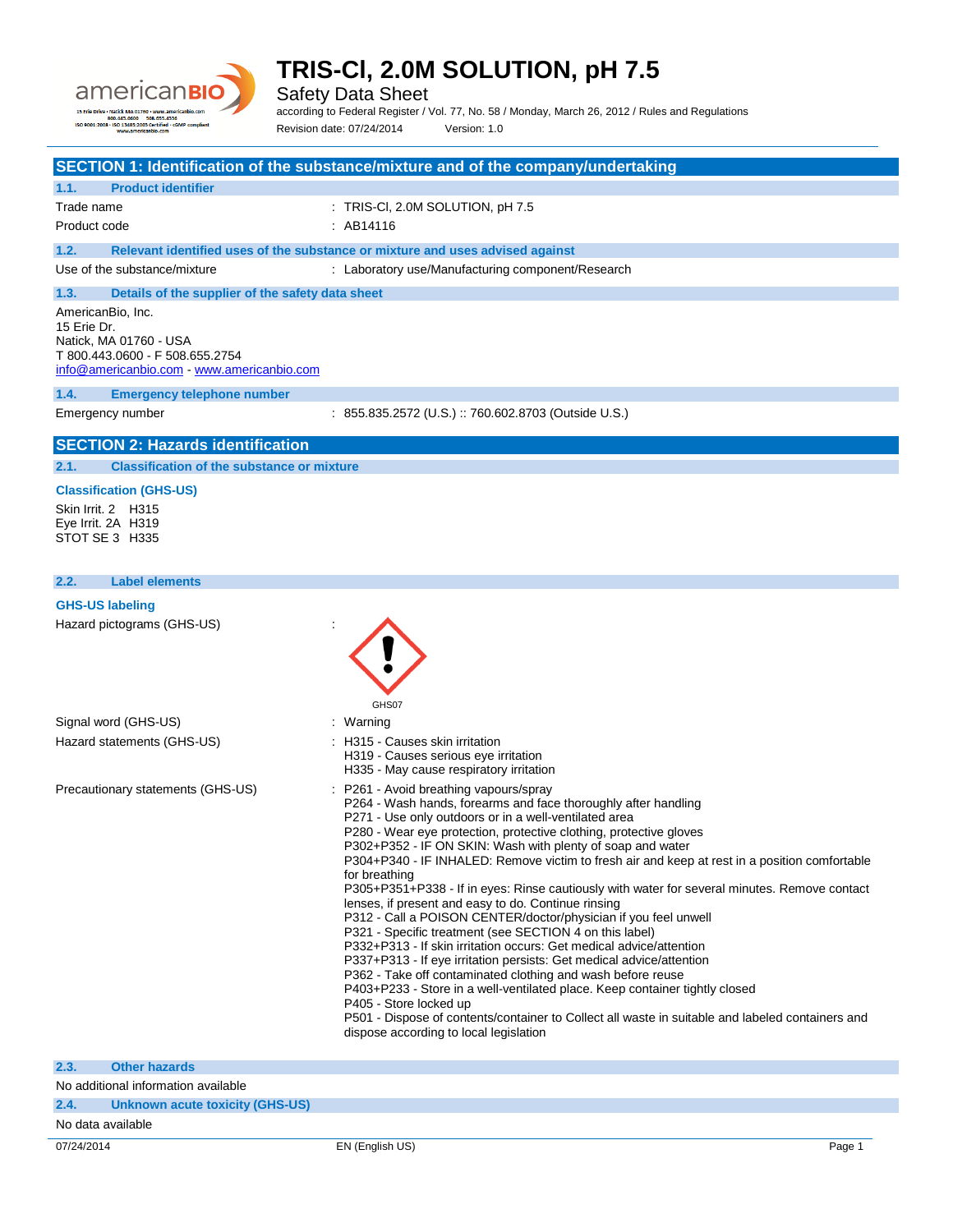Safety Data Sheet

according to Federal Register / Vol. 77, No. 58 / Monday, March 26, 2012 / Rules and Regulations

### **SECTION 3: Composition/information on ingredients**

#### **3.1. Substance**

#### Not applicable

#### Full text of H-phrases: see section 16

| 3.2.<br><b>Mixture</b>             |                           |               |                                                               |
|------------------------------------|---------------------------|---------------|---------------------------------------------------------------|
| <b>Name</b>                        | <b>Product identifier</b> | $\frac{9}{6}$ | <b>Classification (GHS-US)</b>                                |
| water, reagent grade, usp purified | (CAS No) 7732-18-5        | 70 - 80       | Not classified                                                |
| tris(hydroxymethyl)aminomethane    | (CAS No) 77-86-1          | 20 - 30       | Skin Irrit. 2, H315<br>Eye Irrit. 2A, H319<br>STOT SE 3, H335 |

|                                                                                                         | <b>SECTION 4: First aid measures</b>                                |                                                                                                                                                                                     |  |  |
|---------------------------------------------------------------------------------------------------------|---------------------------------------------------------------------|-------------------------------------------------------------------------------------------------------------------------------------------------------------------------------------|--|--|
| 4.1.                                                                                                    | <b>Description of first aid measures</b>                            |                                                                                                                                                                                     |  |  |
|                                                                                                         | First-aid measures general                                          | : Never give anything by mouth to an unconscious person. If you feel unwell, seek medical advice<br>(show the label where possible).                                                |  |  |
| First-aid measures after inhalation                                                                     |                                                                     | : Remove to fresh air and keep at rest in a position comfortable for breathing. Call a POISON<br>CENTER/doctor/physician if you feel unwell.                                        |  |  |
|                                                                                                         | First-aid measures after skin contact                               | Wash with plenty of soap and water. Wash contaminated clothing before reuse.                                                                                                        |  |  |
|                                                                                                         | First-aid measures after eye contact                                | : Rinse cautiously with water for several minutes. Remove contact lenses, if present and easy to<br>do. Continue rinsing. If eye irritation persists: Get medical advice/attention. |  |  |
|                                                                                                         | First-aid measures after ingestion                                  | Rinse mouth. Do NOT induce vomiting. Obtain emergency medical attention.                                                                                                            |  |  |
| 4.2.                                                                                                    | Most important symptoms and effects, both acute and delayed         |                                                                                                                                                                                     |  |  |
|                                                                                                         | Symptoms/injuries after inhalation                                  | : May cause respiratory irritation.                                                                                                                                                 |  |  |
|                                                                                                         | Symptoms/injuries after skin contact                                | : Causes skin irritation.                                                                                                                                                           |  |  |
|                                                                                                         | Symptoms/injuries after eye contact                                 | Causes serious eye irritation.                                                                                                                                                      |  |  |
| 4.3.                                                                                                    |                                                                     | Indication of any immediate medical attention and special treatment needed                                                                                                          |  |  |
|                                                                                                         | No additional information available                                 |                                                                                                                                                                                     |  |  |
|                                                                                                         | <b>SECTION 5: Firefighting measures</b>                             |                                                                                                                                                                                     |  |  |
| 5.1.                                                                                                    | <b>Extinguishing media</b>                                          |                                                                                                                                                                                     |  |  |
|                                                                                                         | suitable extinguishing media                                        | : Foam. Dry powder. Carbon dioxide. Water spray. Sand.                                                                                                                              |  |  |
|                                                                                                         | Unsuitable extinguishing media                                      | : Do not use a heavy water stream.                                                                                                                                                  |  |  |
|                                                                                                         |                                                                     |                                                                                                                                                                                     |  |  |
| 5.2.                                                                                                    | Special hazards arising from the substance or mixture               |                                                                                                                                                                                     |  |  |
|                                                                                                         | No additional information available                                 |                                                                                                                                                                                     |  |  |
| 5.3.                                                                                                    | <b>Advice for firefighters</b>                                      |                                                                                                                                                                                     |  |  |
|                                                                                                         | Firefighting instructions                                           | : Use water spray or fog for cooling exposed containers. Exercise caution when fighting any<br>chemical fire. Avoid (reject) fire-fighting water to enter environment.              |  |  |
|                                                                                                         | Protection during firefighting                                      | : Do not enter fire area without proper protective equipment, including respiratory protection.                                                                                     |  |  |
|                                                                                                         | <b>SECTION 6: Accidental release measures</b>                       |                                                                                                                                                                                     |  |  |
| 6.1.                                                                                                    | Personal precautions, protective equipment and emergency procedures |                                                                                                                                                                                     |  |  |
| 6.1.1.                                                                                                  | For non-emergency personnel                                         |                                                                                                                                                                                     |  |  |
|                                                                                                         | Emergency procedures                                                | : Evacuate unnecessary personnel.                                                                                                                                                   |  |  |
|                                                                                                         |                                                                     |                                                                                                                                                                                     |  |  |
| 6.1.2.                                                                                                  | For emergency responders                                            |                                                                                                                                                                                     |  |  |
|                                                                                                         | Protective equipment                                                | : Equip cleanup crew with proper protection.                                                                                                                                        |  |  |
|                                                                                                         | <b>Emergency procedures</b>                                         | : Ventilate area.                                                                                                                                                                   |  |  |
| 6.2.                                                                                                    | <b>Environmental precautions</b>                                    |                                                                                                                                                                                     |  |  |
| Prevent entry to sewers and public waters. Notify authorities if liquid enters sewers or public waters. |                                                                     |                                                                                                                                                                                     |  |  |
| 6.3.<br>Methods and material for containment and cleaning up                                            |                                                                     |                                                                                                                                                                                     |  |  |
|                                                                                                         | Methods for cleaning up                                             | : Soak up spills with inert solids, such as clay or diatomaceous earth as soon as possible. Collect<br>spillage. Store away from other materials.                                   |  |  |
| 6.4.                                                                                                    | <b>Reference to other sections</b>                                  |                                                                                                                                                                                     |  |  |
|                                                                                                         |                                                                     |                                                                                                                                                                                     |  |  |

See Heading 8. Exposure controls and personal protection.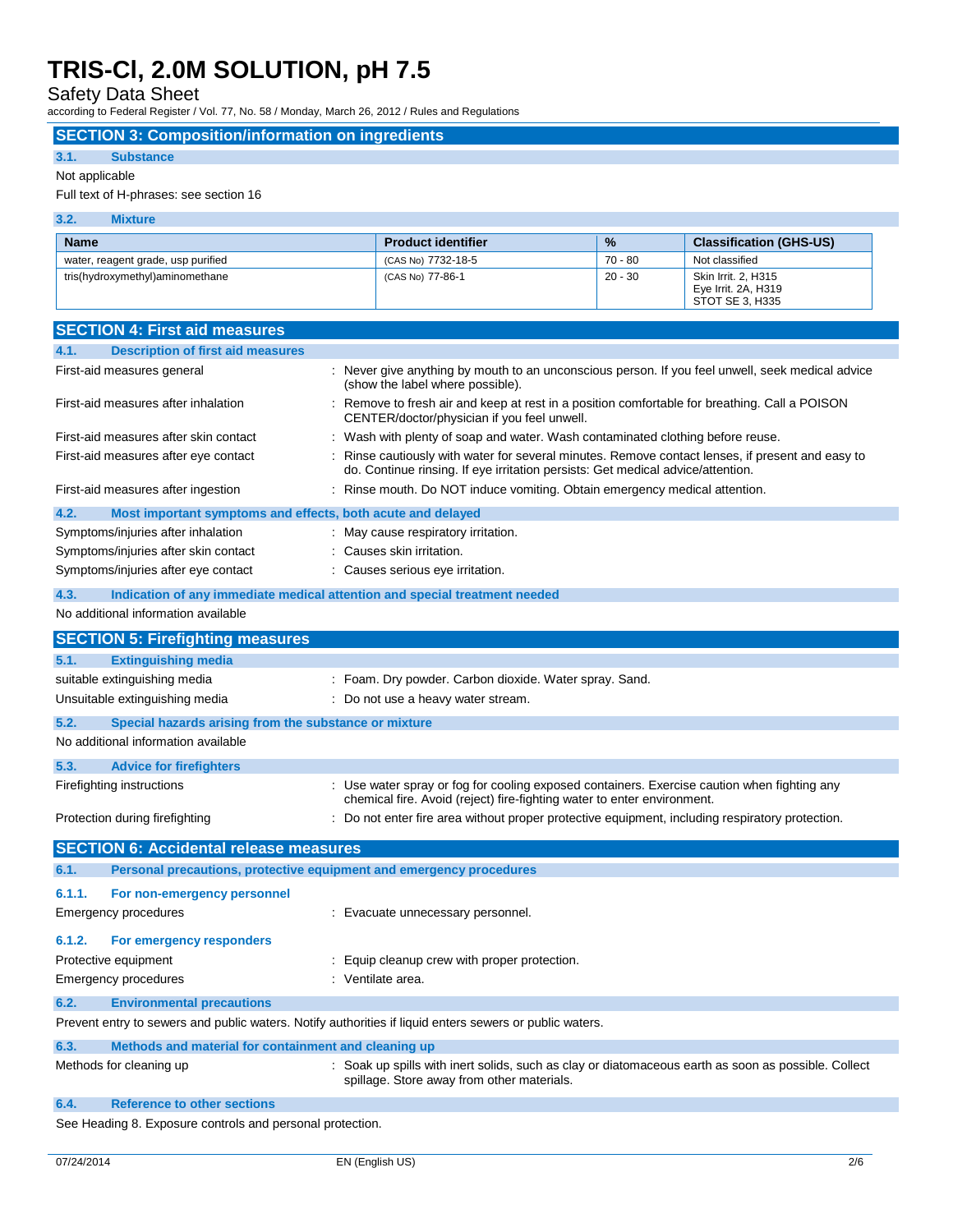Safety Data Sheet

according to Federal Register / Vol. 77, No. 58 / Monday, March 26, 2012 / Rules and Regulations

| according to Federal Register / Vol. 77, No. 58 / Monday, March 26, 2012 / Rules and Regulations |                                                                                                                                                                                                                                                                            |  |  |  |  |
|--------------------------------------------------------------------------------------------------|----------------------------------------------------------------------------------------------------------------------------------------------------------------------------------------------------------------------------------------------------------------------------|--|--|--|--|
| <b>SECTION 7: Handling and storage</b>                                                           |                                                                                                                                                                                                                                                                            |  |  |  |  |
| 7.1.<br><b>Precautions for safe handling</b>                                                     |                                                                                                                                                                                                                                                                            |  |  |  |  |
| Precautions for safe handling                                                                    | Wash hands and other exposed areas with mild soap and water before eat, drink or smoke and<br>when leaving work. Provide good ventilation in process area to prevent formation of vapor. Avoid<br>breathing vapours/spray. Use only outdoors or in a well-ventilated area. |  |  |  |  |
| Hygiene measures                                                                                 | : Wash hands and other exposed areas with mild soap and water before eat, drink or smoke and<br>when leaving work.                                                                                                                                                         |  |  |  |  |
| 7.2.<br>Conditions for safe storage, including any incompatibilities                             |                                                                                                                                                                                                                                                                            |  |  |  |  |
| Storage conditions                                                                               | : Keep only in the original container in a cool, well ventilated place away from : Direct sunlight.<br>Keep container tightly closed.                                                                                                                                      |  |  |  |  |
| Incompatible products                                                                            | Strong bases. strong acids.                                                                                                                                                                                                                                                |  |  |  |  |
| Incompatible materials                                                                           | Sources of ignition. Direct sunlight.                                                                                                                                                                                                                                      |  |  |  |  |
| 7.3.<br>Specific end use(s)                                                                      |                                                                                                                                                                                                                                                                            |  |  |  |  |
| No additional information available                                                              |                                                                                                                                                                                                                                                                            |  |  |  |  |
| <b>SECTION 8: Exposure controls/personal protection</b>                                          |                                                                                                                                                                                                                                                                            |  |  |  |  |
| 8.1.<br><b>Control parameters</b>                                                                |                                                                                                                                                                                                                                                                            |  |  |  |  |
| No additional information available                                                              |                                                                                                                                                                                                                                                                            |  |  |  |  |
|                                                                                                  |                                                                                                                                                                                                                                                                            |  |  |  |  |
| 8.2.<br><b>Exposure controls</b>                                                                 |                                                                                                                                                                                                                                                                            |  |  |  |  |
| Personal protective equipment                                                                    | : Avoid all unnecessary exposure.                                                                                                                                                                                                                                          |  |  |  |  |
| Hand protection                                                                                  | : Wear protective gloves.                                                                                                                                                                                                                                                  |  |  |  |  |
| Eye protection                                                                                   | Chemical goggles or safety glasses.                                                                                                                                                                                                                                        |  |  |  |  |
| Skin and body protection                                                                         | Wear suitable protective clothing.                                                                                                                                                                                                                                         |  |  |  |  |
| Respiratory protection                                                                           | Wear approved mask.                                                                                                                                                                                                                                                        |  |  |  |  |
| Other information                                                                                | : When using, do not eat, drink or smoke.                                                                                                                                                                                                                                  |  |  |  |  |
| <b>SECTION 9: Physical and chemical properties</b>                                               |                                                                                                                                                                                                                                                                            |  |  |  |  |
| 9.1.<br>Information on basic physical and chemical properties                                    |                                                                                                                                                                                                                                                                            |  |  |  |  |
| Physical state                                                                                   | : Liquid                                                                                                                                                                                                                                                                   |  |  |  |  |
| Color                                                                                            | : Colorless.                                                                                                                                                                                                                                                               |  |  |  |  |
| Odor                                                                                             | : characteristic.                                                                                                                                                                                                                                                          |  |  |  |  |
| Odor threshold                                                                                   | No data available                                                                                                                                                                                                                                                          |  |  |  |  |
| pH                                                                                               | No data available                                                                                                                                                                                                                                                          |  |  |  |  |
| Relative evaporation rate (butyl acetate=1)                                                      | : No data available                                                                                                                                                                                                                                                        |  |  |  |  |
| Melting point                                                                                    | : No data available                                                                                                                                                                                                                                                        |  |  |  |  |
| Freezing point                                                                                   | No data available                                                                                                                                                                                                                                                          |  |  |  |  |

Boiling point **in the case of the case of the case of the case of the case of the case of the case of the case of the case of the case of the case of the case of the case of the case of the case of the case of the case of** Flash point **in the case of the case of the case of the case of the case of the case of the case of the case of the case of the case of the case of the case of the case of the case of the case of the case of the case of th** Self ignition temperature : No data available

Decomposition temperature : No data available Flammability (solid, gas) **in the set of the set of the set of the set of the set of the set of the set of the set of the set of the set of the set of the set of the set of the set of the set of the set of the set of the s** 

Vapor pressure in the set of the set of the set of the Vapor pressure in the value of the value of the Vapor s

| Relative vapor density at 20 °C | : No data available |
|---------------------------------|---------------------|
| Relative density                | : No data available |
| Solubility                      | : No data available |
| Log Pow                         | : No data available |
| Log Kow                         | : No data available |
| Viscosity, kinematic            | : No data available |
| Viscosity, dynamic              | : No data available |
| Explosive properties            | : No data available |
| Oxidizing properties            | : No data available |
| <b>Explosive limits</b>         | : No data available |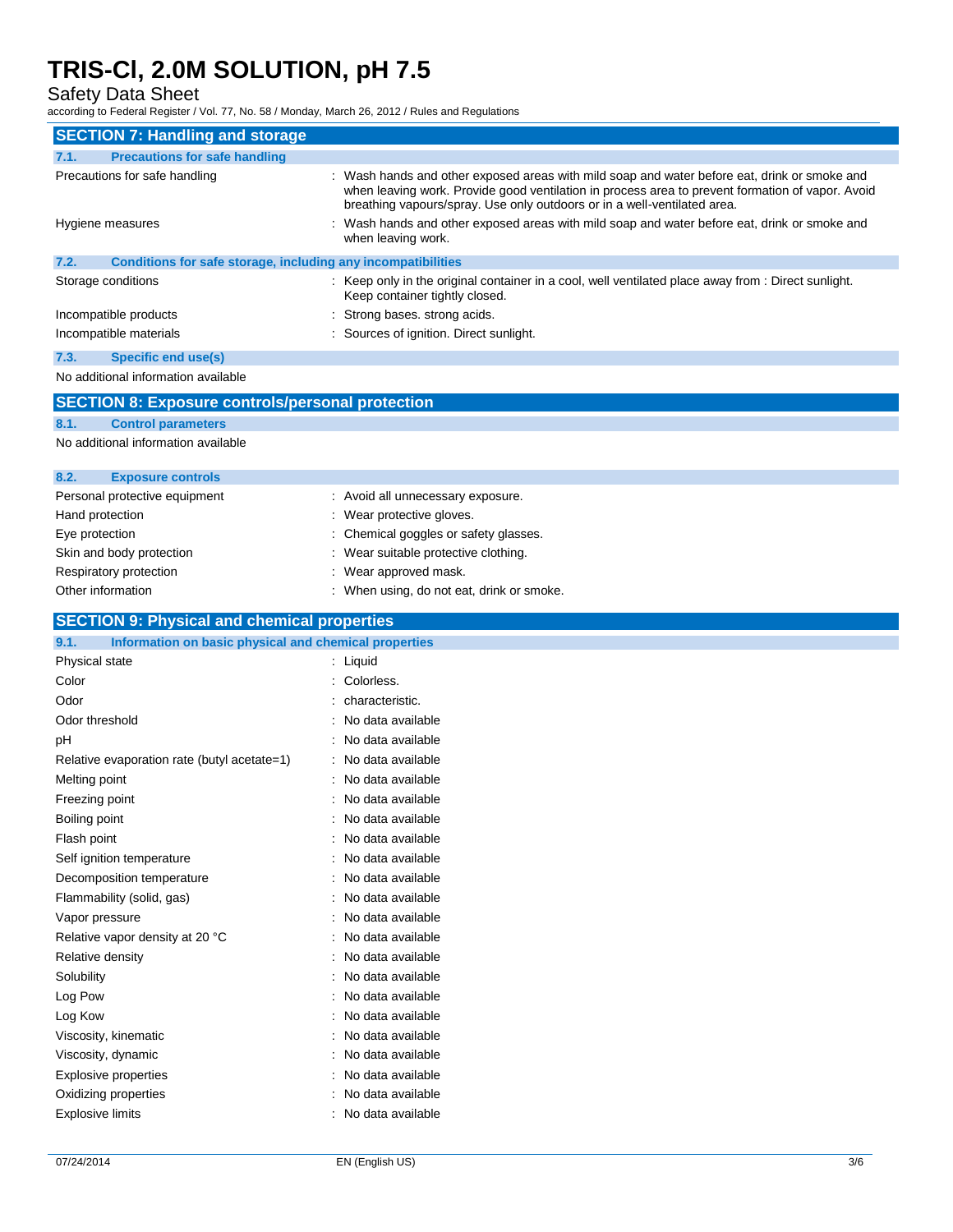Safety Data Sheet

according to Federal Register / Vol. 77, No. 58 / Monday, March 26, 2012 / Rules and Regulations

| 9.2.                                                 | <b>Other information</b>                    |  |  |
|------------------------------------------------------|---------------------------------------------|--|--|
|                                                      |                                             |  |  |
|                                                      | No additional information available         |  |  |
|                                                      | <b>SECTION 10: Stability and reactivity</b> |  |  |
| 10.1.                                                | <b>Reactivity</b>                           |  |  |
|                                                      | No additional information available         |  |  |
| 10.2.                                                | <b>Chemical stability</b>                   |  |  |
| Not established.                                     |                                             |  |  |
| 10.3.                                                | <b>Possibility of hazardous reactions</b>   |  |  |
| Not established.                                     |                                             |  |  |
| 10.4.                                                | <b>Conditions to avoid</b>                  |  |  |
| Direct sunlight. Extremely high or low temperatures. |                                             |  |  |
| 10.5.                                                | <b>Incompatible materials</b>               |  |  |
| strong acids. Strong bases.                          |                                             |  |  |
| 10.6.                                                | <b>Hazardous decomposition products</b>     |  |  |
| fume. Carbon monoxide. Carbon dioxide.               |                                             |  |  |

### **SECTION 11: Toxicological information 11.1. Information on toxicological effects**

Acute toxicity **in the case of the CALIC CONTEX Not classified** : Not classified

| tris(hydroxymethyl)aminomethane (77-86-1)                           |  |  |  |
|---------------------------------------------------------------------|--|--|--|
| 5900 mg/kg (Rat)                                                    |  |  |  |
| : Causes skin irritation.                                           |  |  |  |
| : Causes serious eye irritation.                                    |  |  |  |
| : Not classified                                                    |  |  |  |
| : Not classified                                                    |  |  |  |
| : Not classified                                                    |  |  |  |
| : Not classified                                                    |  |  |  |
| : May cause respiratory irritation.                                 |  |  |  |
| : Not classified                                                    |  |  |  |
| : Not classified                                                    |  |  |  |
| : Based on available data, the classification criteria are not met. |  |  |  |
| : May cause respiratory irritation.                                 |  |  |  |
| : Causes skin irritation.                                           |  |  |  |
| Causes serious eye irritation.                                      |  |  |  |
|                                                                     |  |  |  |

| <b>SECTION 12: Ecological information</b>     |                                               |  |  |
|-----------------------------------------------|-----------------------------------------------|--|--|
| 12.1.<br><b>Toxicity</b>                      |                                               |  |  |
| No additional information available           |                                               |  |  |
| 12.2.<br><b>Persistence and degradability</b> |                                               |  |  |
| TRIS-CI, 2.0M SOLUTION, pH 7.5                |                                               |  |  |
| Persistence and degradability                 | Not established.                              |  |  |
| tris(hydroxymethyl)aminomethane (77-86-1)     |                                               |  |  |
| Persistence and degradability                 | Biodegradability in water: no data available. |  |  |
| 12.3.<br><b>Bioaccumulative potential</b>     |                                               |  |  |
| TRIS-CI, 2.0M SOLUTION, pH 7.5                |                                               |  |  |
| Bioaccumulative potential                     | Not established.                              |  |  |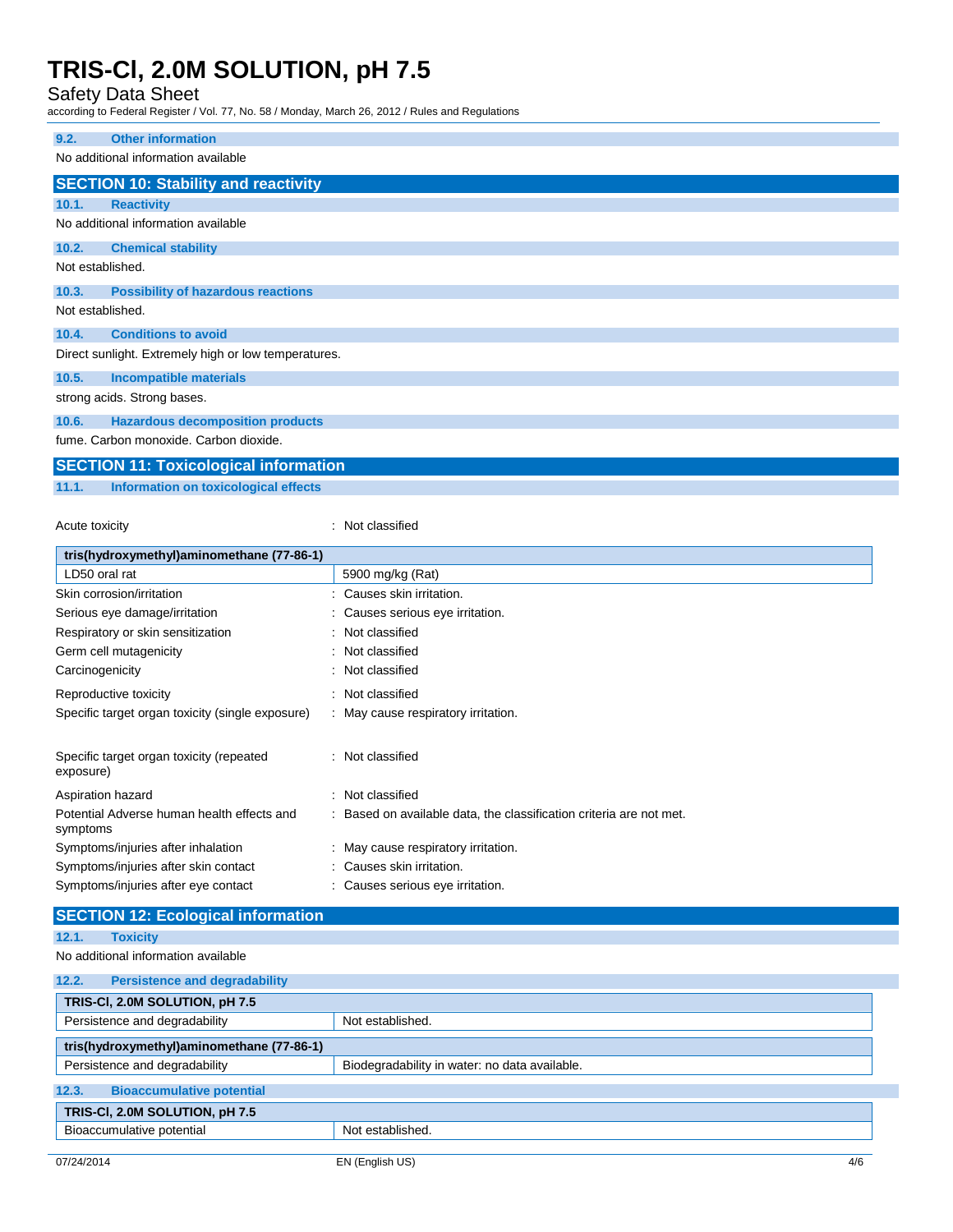Safety Data Sheet

according to Federal Register / Vol. 77, No. 58 / Monday, March 26, 2012 / Rules and Regulations

| tris(hydroxymethyl)aminomethane (77-86-1)                                 |                                                                           |  |  |
|---------------------------------------------------------------------------|---------------------------------------------------------------------------|--|--|
| Log Pow                                                                   | $-1.56$                                                                   |  |  |
| Bioaccumulative potential                                                 | Bioaccumulation: not applicable.                                          |  |  |
| 12.4.<br><b>Mobility in soil</b>                                          |                                                                           |  |  |
| No additional information available                                       |                                                                           |  |  |
| 12.5.<br><b>Other adverse effects</b>                                     |                                                                           |  |  |
| Other information                                                         | : Avoid release to the environment.                                       |  |  |
|                                                                           |                                                                           |  |  |
| <b>SECTION 13: Disposal considerations</b>                                |                                                                           |  |  |
| 13.1.<br><b>Waste treatment methods</b>                                   |                                                                           |  |  |
| Waste disposal recommendations                                            | : Dispose in a safe manner in accordance with local/national regulations. |  |  |
| Ecology - waste materials                                                 | : Avoid release to the environment.                                       |  |  |
| <b>SECTION 14: Transport information</b>                                  |                                                                           |  |  |
| In accordance with DOT                                                    |                                                                           |  |  |
| No dangerous good in sense of transport regulations                       |                                                                           |  |  |
| <b>Additional information</b>                                             |                                                                           |  |  |
| Other information                                                         | : No supplementary information available.                                 |  |  |
|                                                                           |                                                                           |  |  |
| <b>ADR</b>                                                                |                                                                           |  |  |
| Transport document description                                            | : UN N/A                                                                  |  |  |
| Packing group (ADR)                                                       | : N/A                                                                     |  |  |
| Hazard identification number (Kemler No.)                                 | : N/A                                                                     |  |  |
| Classification code (ADR)                                                 | : N/A                                                                     |  |  |
| <b>Transport by sea</b>                                                   |                                                                           |  |  |
| No additional information available                                       |                                                                           |  |  |
|                                                                           |                                                                           |  |  |
| <b>Air transport</b><br>No additional information available               |                                                                           |  |  |
|                                                                           |                                                                           |  |  |
| <b>SECTION 15: Regulatory information</b>                                 |                                                                           |  |  |
| 15.1. US Federal regulations                                              |                                                                           |  |  |
| tris(hydroxymethyl)aminomethane (77-86-1)                                 |                                                                           |  |  |
| Listed on the United States TSCA (Toxic Substances Control Act) inventory |                                                                           |  |  |
| water, reagent grade, usp purified (7732-18-5)                            |                                                                           |  |  |
| Listed on the United States TSCA (Toxic Substances Control Act) inventory |                                                                           |  |  |
| 15.2. International regulations                                           |                                                                           |  |  |
|                                                                           |                                                                           |  |  |
| <b>CANADA</b>                                                             |                                                                           |  |  |
| No additional information available                                       |                                                                           |  |  |
|                                                                           |                                                                           |  |  |
| <b>EU-Regulations</b>                                                     |                                                                           |  |  |
| No additional information available                                       |                                                                           |  |  |
|                                                                           |                                                                           |  |  |

**Classification according to Regulation (EC) No. 1272/2008 [CLP]**

**Classification according to Directive 67/548/EEC or 1999/45/EC** Not classified

**15.2.2. National regulations**

No additional information available